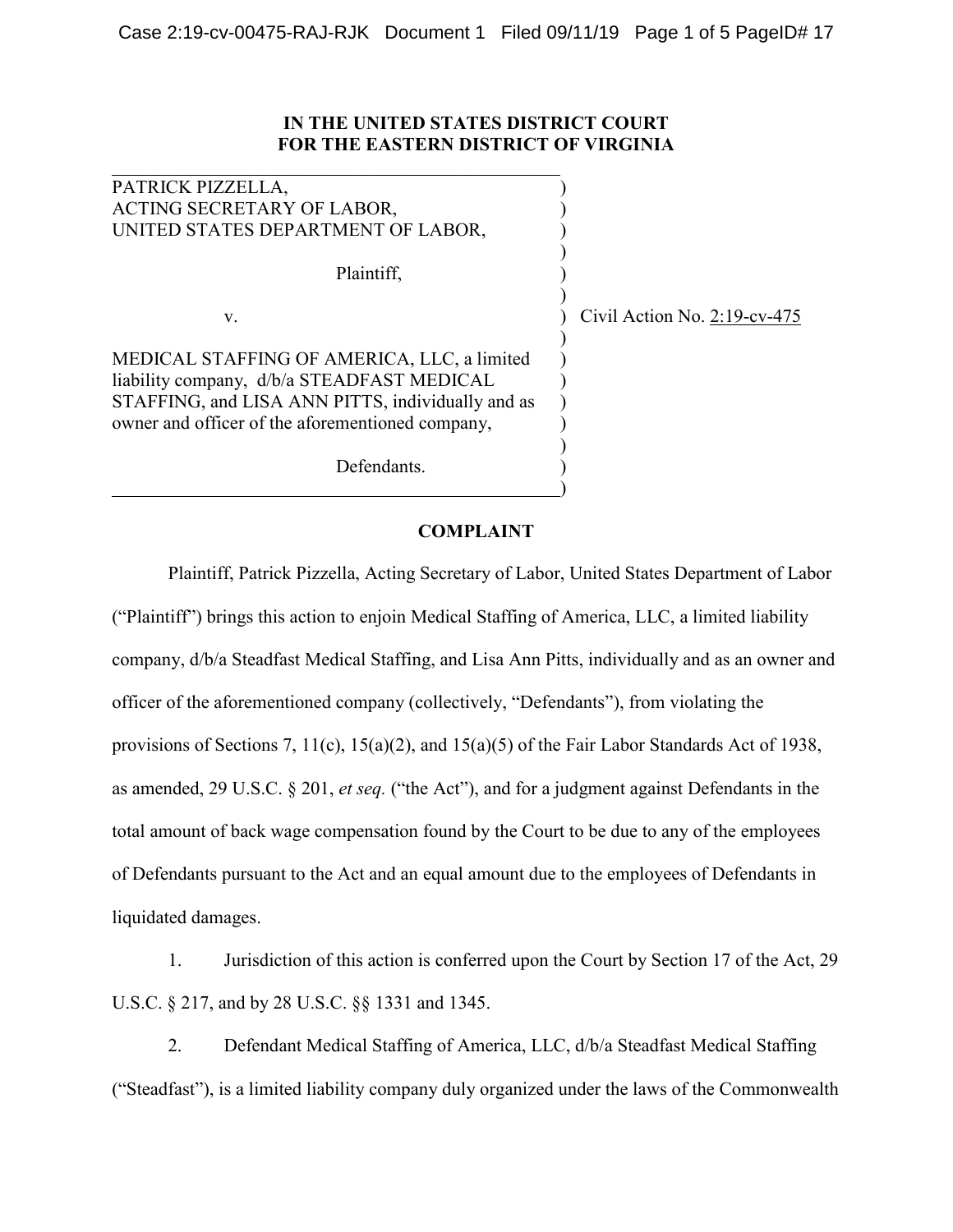of Virginia, with a registered office at 5750 Chesapeake Boulevard, Norfolk, Virginia 23513. Defendant is engaged in a medical staffing services business at the same address, within the jurisdiction of this Court.

3. Defendant Lisa Ann Pitts is the president and owner of the limited liability company identified in Paragraph II and resides at 488 Fieldstone Glen Way, Virginia Beach, Virginia 23454. Lisa Pitts has directed employment practices and has directly or indirectly acted in the interest of Steadfast in relation to their employees at all times relevant herein, including recruiting new workers; hiring and firing workers; negotiating with healthcare organizations; and determining the positions, schedules, and rates of pay available to those workers Steadfast retains. At all times relevant herein, Lisa Pitts has been responsible for making, keeping, and preserving records of Steadfast's workers, including accurately recording regular work hours and pay separately from overtime work hours and pay.

4. At all times hereinafter mentioned, Defendants have been an enterprise within the meaning of Section 3(r) of the Act, in that Defendants have been, through unified operation or common control, engaged in the performance of related activities for a common business purpose. These activities constituted (and/or were related to) providing nursing services in the furtherance of the business purposes of Defendants' unified business entity.

5. At all times relevant herein, Defendants have employed, and are employing, employees in the activities of an enterprise engaged in commerce or in the production of goods for commerce, including providing staffing services for businesses located across state lines. Further, at all times relevant herein, Defendants have had annual gross volume sales made or business done of not less than \$500,000, thereby affording coverage over all their employees pursuant to Section  $3(s)(1)(A)$  of the Act.

2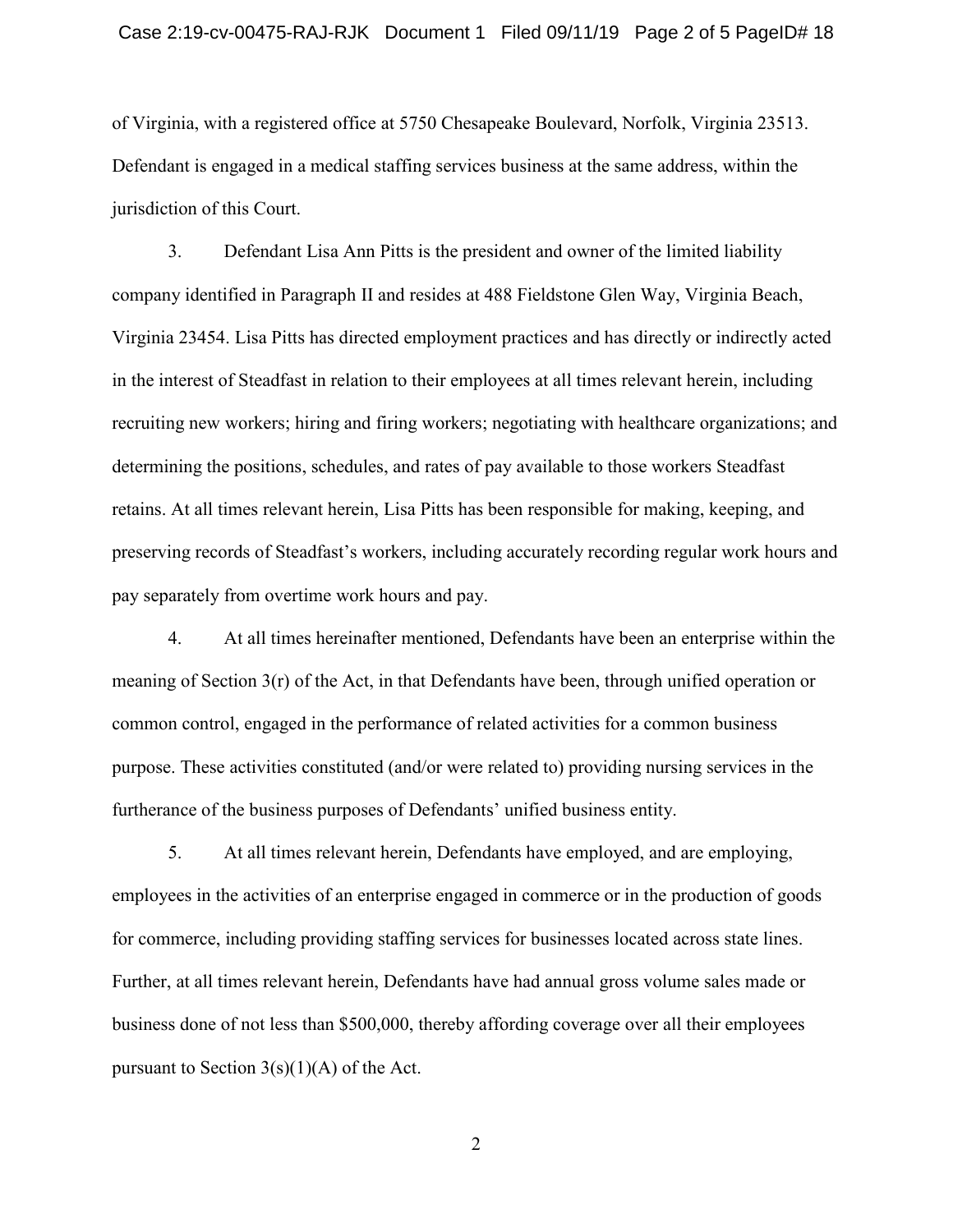6. During the period from June 10, 2017 through at least September 11, 2019, Defendants employed the individuals listed in the attached Schedule A (collectively referred to hereinafter as "employees") as certified nursing assistants ("CNAs"), licensed practical nurses ("LPNs"), and registered nurses ("RNs") at some point during the relevant period.<sup>[1](#page-2-0)</sup>

7. Defendants willfully violated the provisions of Sections 7 and 15(a)(2) of the Act by employing individuals, including CNAs, LPNs, and RNs, in an enterprise engaged in commerce for workweeks longer that those prescribed in Section 7 of the Act without compensating said individuals for employment in excess of the prescribed hours at rates not less than one and one-half times their regular rates. Therefore, Defendants are liable for the payment of unpaid overtime compensation and an equal amount of liquidated damages under Section 16(c) of the Act.

8. For example: During the period of June 10, 2017 through at least September 11, 2019 ("relevant period"), Defendants improperly classified individuals, including CNAs, LPNs, and RNs, as independent contractors and thereby failed to compensate those individuals who worked over 40 hours in a workweek one and one-half times their regular rate. Although many such individuals worked for more than 40 hours in a given week, these individuals did not receive time and one-half their regular rate for their overtime hours.

9. Defendants violated the provisions of Sections  $11(c)$  and  $15(a)(5)$  of the Act in that Defendants failed to make, keep, and preserve adequate and accurate records of their employees, which they were to maintain as prescribed by the regulations issued and found at 29

<span id="page-2-0"></span><sup>&</sup>lt;sup>1</sup> Plaintiff requested payroll and employment records from Defendants in order to readily identify all affected employees. Defendants have not provided complete records. Accordingly, Plaintiff reserves the right to revise the Schedule A once these records are received.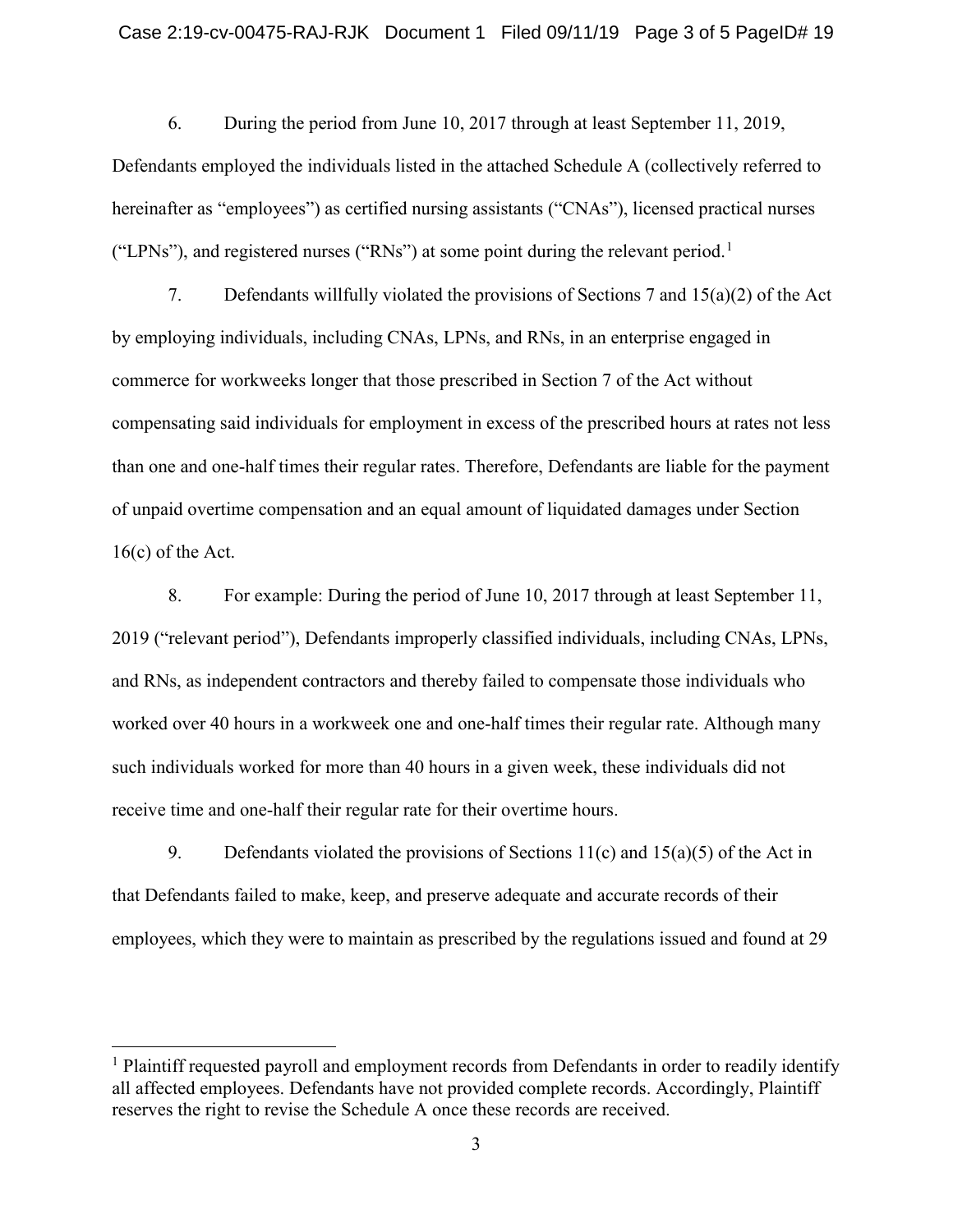C.F.R. Part 516. Specifically, Defendants failed to accurately record overtime hours and compensation. 29 C.F.R. § 516.2(a)(9).

10. As a result of the violation alleged above, amounts are owed for hours worked that were paid at rates less than the rate set forth in Section 7 of the Act for the employees named in Schedule A attached to this Complaint. Additional amounts may be due to other employees employed by Defendants during the time period covered by this Complaint (and continuing up to the time Defendants demonstrate that they came into compliance with the Act) whose identities are not now known to the Plaintiff.

11. During the investigative period, Defendants continually and willfully violated the provisions of the Act as alleged above. A judgment permanently enjoining and restraining the violations herein alleged (including restraining of withholding of overtime compensation) is specifically authorized by Section 17 of the Act, 29 U.S.C. § 217.

WHEREFORE, cause having been shown, the Secretary prays for judgment against Defendants providing the following relief:

(1) For an injunction issued pursuant to Section 17 of the Act permanently enjoining and restraining Defendants, their officers, agents, servants, employees, and those persons in active concert or participation with Defendants who receive actual notice of any such judgment, from violating the provisions of Sections 7,  $11(c)$ ,  $15(a)(2)$  and  $15(a)(5)$  of the Act; and

(2) For judgment pursuant to Section 16(c) of the Act finding Defendants liable for unpaid overtime compensation due to certain of Defendants' current and former employees listed in the attached Schedule A for the period of June 10, 2017 until present, and for an equal amount due to certain of Defendants' current and former employees in liquidated damages. Additional amounts of back wages and liquidated damages may also be owed to certain current and former

4